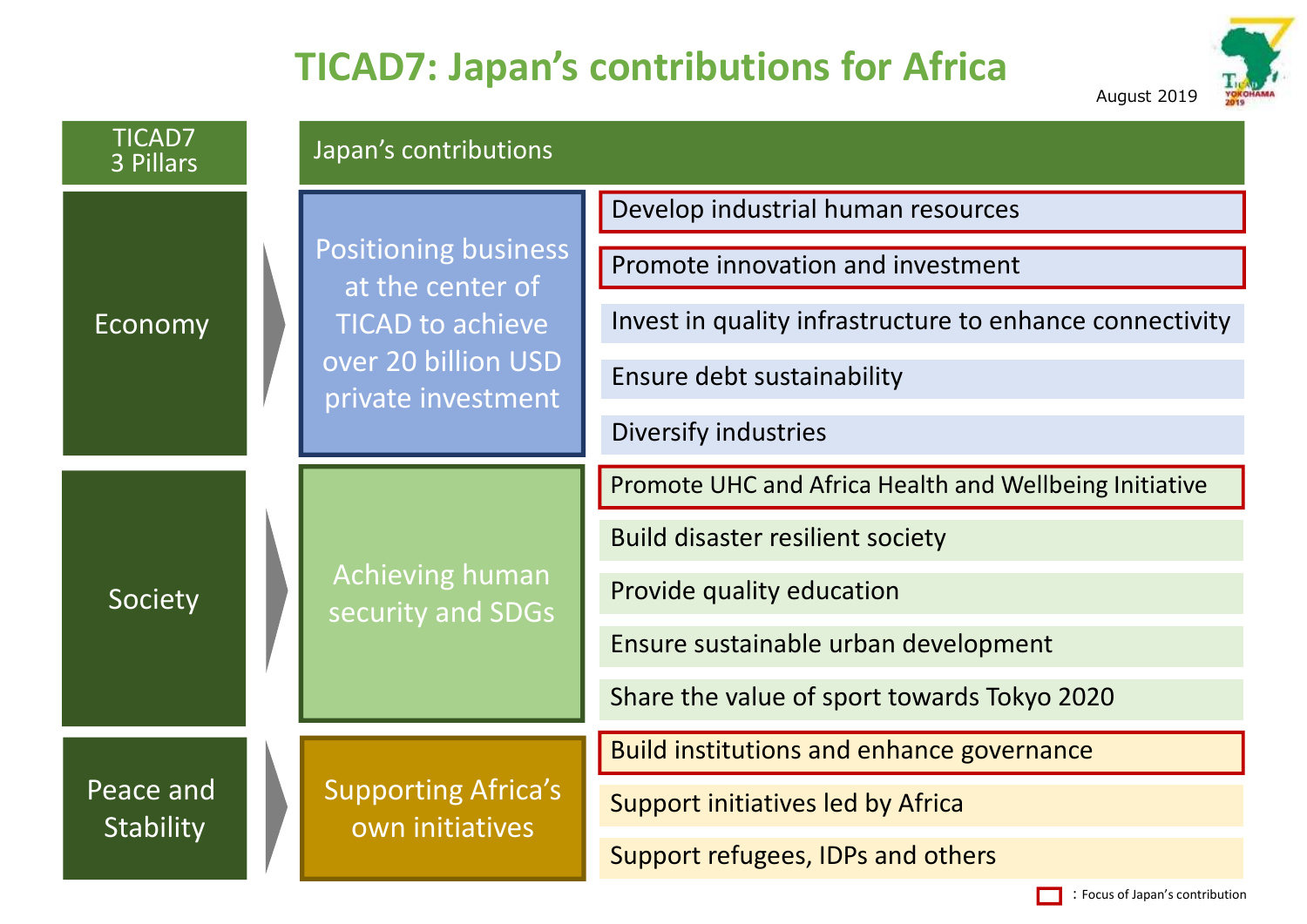## **Japan's contributions for Africa – Economy (1/2)**

To achieve over 20 billion USD private investment, Japan will contribute to the

**1 Positioning business at the center of TICAD :**



|                                             | improvement of the business environment in Africa. Japan will also support economic<br>transformation in Africa through promotion of Japanese private sector's advancement into<br>Africa and innovation.                                                                                                                                                                                                                                                                                                                                                                                                                                                                                                                                                                                                                                                                                                                                                                                                                                                                                                                                                                                                                                                                                                                                                                                                                                                                                                                                                                                                                                                                                            |
|---------------------------------------------|------------------------------------------------------------------------------------------------------------------------------------------------------------------------------------------------------------------------------------------------------------------------------------------------------------------------------------------------------------------------------------------------------------------------------------------------------------------------------------------------------------------------------------------------------------------------------------------------------------------------------------------------------------------------------------------------------------------------------------------------------------------------------------------------------------------------------------------------------------------------------------------------------------------------------------------------------------------------------------------------------------------------------------------------------------------------------------------------------------------------------------------------------------------------------------------------------------------------------------------------------------------------------------------------------------------------------------------------------------------------------------------------------------------------------------------------------------------------------------------------------------------------------------------------------------------------------------------------------------------------------------------------------------------------------------------------------|
| Develop<br>industrial<br>human<br>resources | ◆ Develop 3,000 industrial human resources to promote business between Africa and Japan in 6 years<br>under ABE Initiative 3.0<br>◆ Train 140,000 people to diversify industries and create jobs in areas such as innovation, agriculture,<br>blue economy and others through Kaizen Initiative and technical assistance through human resources<br>training centers and trust fund of AfDB<br>Empower women entrepreneurs by financial contribution to AFAWA through WeFi and JICA's Private-Sector<br><b>Investment Finance</b><br>♦ Support African students in Japan and ABE Initiative graduates to find employment in Japanese companies                                                                                                                                                                                                                                                                                                                                                                                                                                                                                                                                                                                                                                                                                                                                                                                                                                                                                                                                                                                                                                                       |
| Promote<br>innovation and<br>investment     | Launch Japan Business Council for Africa (JBCA) to promote Japanese companies' businesses in Africa<br>through public-private partnership; organize the 2 <sup>nd</sup> Japan-Africa Public-Private Economic Forum<br>Launch bilateral committee on improvement of business environment in 7 countries to discuss<br>improvement in institutions; improve the investment environment through Enhanced Private Sector<br>Assistance for Africa (EPSA) with AfDB (EPSA4: Joint target with AfDB of 3.5 billion USD in 3 years)<br>♦ Introduce and match African start-ups with Japanese companies through JETRO Start-up Cooperation<br>Promotion Desk and pitch events; collaborate with <b>private funds for African entrepreneurs</b><br>◆ Promote Japanese SMEs and SDGs businesses in Africa; support formulation of digital public goods to<br>accelerate innovation in public and private sectors<br>◆ Promote international joint research and <b>actual use in the society</b> of its outcomes with international<br>organizations to implement STI for SDGs<br>◆ Support financing for Japanese private sector to expand business in Africa through Facility for<br>African Investment and Trade Enhancement (FAITH) of JBIC (4.5 billion USD in 3 years)<br>◆ Enhance risk money supply for Japanese private sector by JOGMEC<br>Launch NEXI's new trade insurance scheme covering 100% of import costs and project financing in<br>cooperation with African Trade Insurance Agency and Islam Development Bank Group<br>Promote JICA's Private Sector Investment Finance for African countries based on MoU to be signed<br>between JICA and AfDB<br>$\Box$ : Focus of Japan's contribution |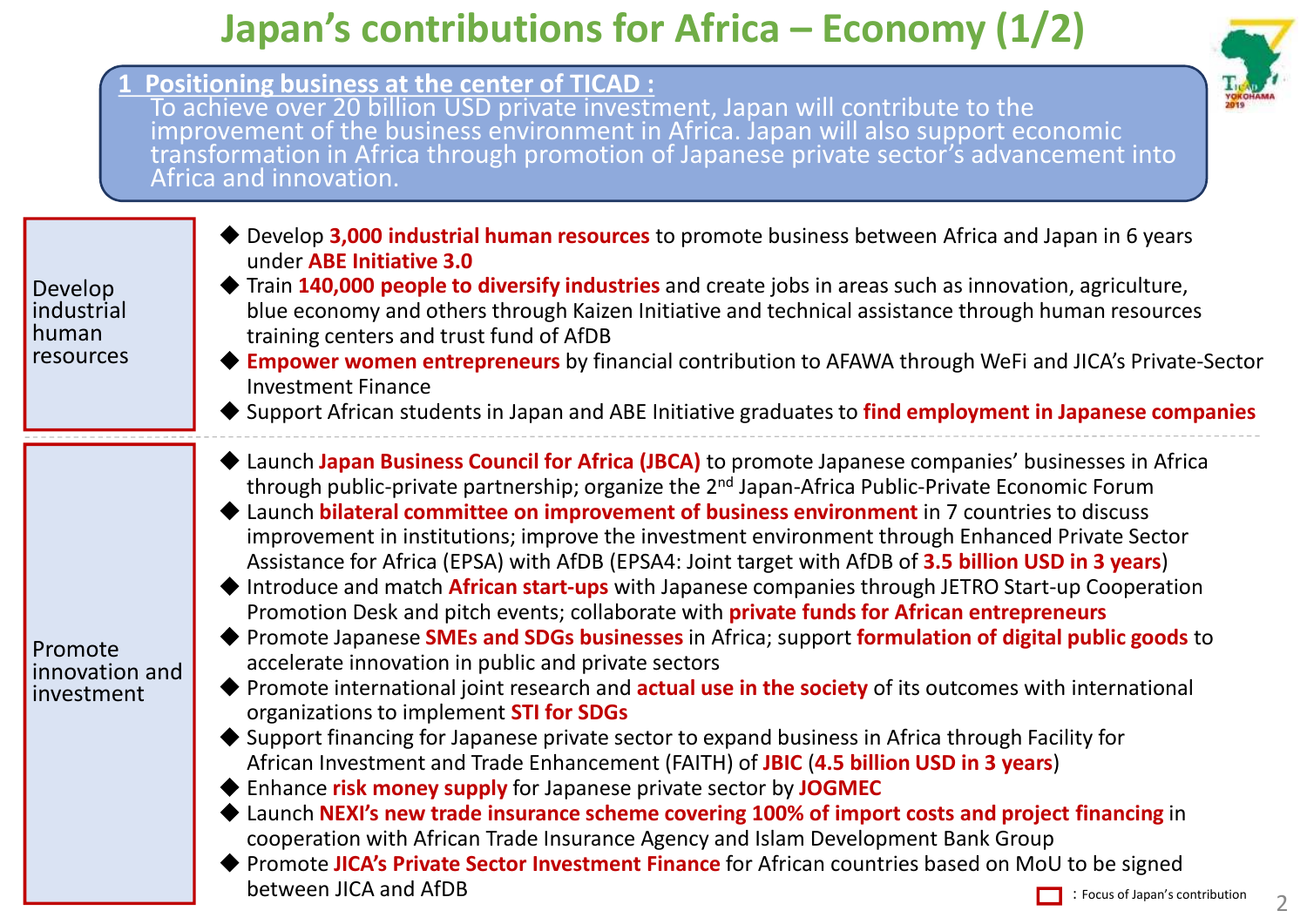# **Japan's contributions for Africa – Economy (2/2)**



- Invest in quality infrastructure to enhance connectivity
- Promote quality infrastructure investment in line with the G20 Principles for Quality Infrastructure Investment particularly in **three priority areas (East Africa Northern Corridor, Nacala Corridor and West Africa Growth Ring)** where master plans were completed
- Develop communication and postal network and infrastructure to improve **connectivity**
- Promote quality infrastructure projects in the public and private sectors through **EPSA4** and other undertakings
- Conduct training on **public debt and risk management** in a total of **30 countries**
- Ensure debt sustainability
- Dispatch **debt management and macro-economic policy advisors** to Ghana, Zambia and others Provide technical assistance for **capacity building of recipient countries** through new financial contributions to trust funds of the IMF and World Bank
- **Blue Economy: Train 1,000 people in 3 years** in the areas of maritime security, port enhancement and marine resource management; support port facilities improvement, ports management and operations; provide ships and equipments; **participate in the Indian Ocean Commission (IOC)** as an observer



- **Agriculture: Double rice production (from 28 million to 56 million ton)** by 2030 through Coalition for African Rice Development (CARD); support **agriculture transformation to increase farmers' income** through Smallholder Horticulture Empowerment & Promotion (SHEP); dispatch **agriculture experts**; support development of global food value chain; develop and expand agriculture technologies; promote innovation in agriculture by the public and private sectors
- **Energy for manufacturing and service industries:** Develop **renewable energy** including geothermal; promote **off grid energy**; revise MoC on Japan-US energy cooperation in Africa

3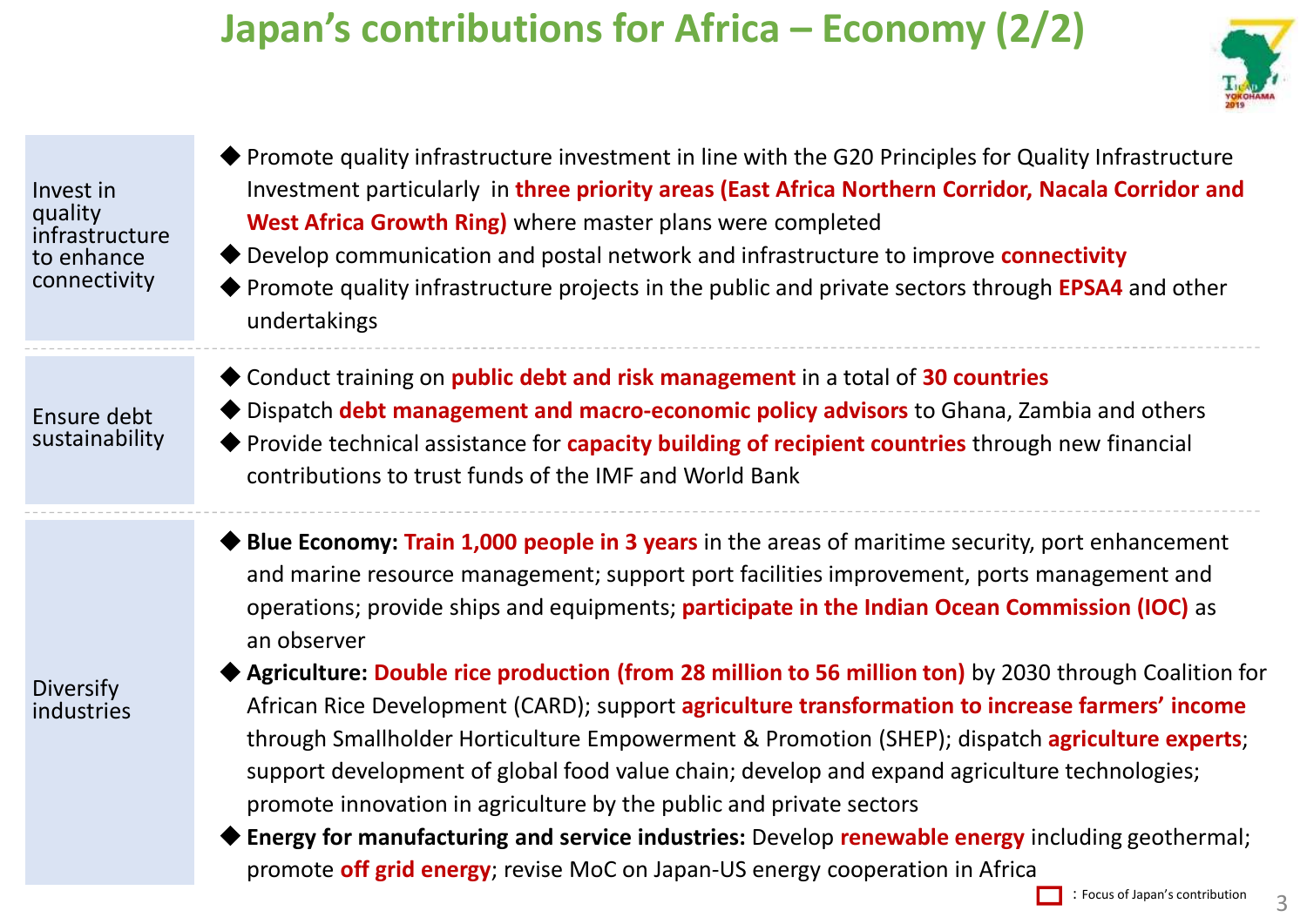### **Japan's contributions for Africa – Society**

|                                                                        | 2 Achieving human security and SDGs:<br>Japan will contribute to building resilient and sustainable society to realize human security and SDGs which is a foundation of betterment of livelihood and economic growth.                                                                                                                                                                                                                                                                                                                                                                                                                                                                                                                                                                                  |
|------------------------------------------------------------------------|--------------------------------------------------------------------------------------------------------------------------------------------------------------------------------------------------------------------------------------------------------------------------------------------------------------------------------------------------------------------------------------------------------------------------------------------------------------------------------------------------------------------------------------------------------------------------------------------------------------------------------------------------------------------------------------------------------------------------------------------------------------------------------------------------------|
| <b>Promote UHC</b><br>and Africa Health<br>and Wellbeing<br>Initiative | ◆ Improve access to primary health care and hygiene and expand insurance to 3 million people; train 26,000 people;<br>promote UHC in line with the G20 Shared Understanding on the Importance of UHC Financing in Developing Countries<br>◆ Develop MoC with 5 countries to deepen cooperation and promote health care businesses under Africa Health and<br><b>Wellbeing Initiative</b><br>♦ Contribute to improving nutrition of children through Initiative for Food and Nutrition Security in Africa (IFNA)<br>and Tokyo Nutrition Summit 2020<br>Save lives of 500,000 patients with AIDS, TB and Malaria and vaccinate around 800,000 children; host GAVI launch<br>meeting of the 3rd Replenishment for vaccination; enhance NTD (neglected tropical diseases) R&D and treatment<br>to zoonosis |
| <b>Build disaster</b><br>resilient society                             | ◆ Monitor environment of forests in 43 countries through JJ-FAST; support water resource management to address<br>drought and flooding<br>♦ Support planning for disaster risk reduction in 20 countries in 2 years and capacity building<br>Provide capacity building through "Japan-Africa Public-Private Seminar for Disaster Risk Reduction (DRR)"<br>by introducing Japan's DRR policy, technology and know-how                                                                                                                                                                                                                                                                                                                                                                                   |
| Provide quality<br>education                                           | ◆ Provide quality education to 3 million children through measures such as science and mathematics education and<br>improvement of learning environment<br>Develop 5,000 highly skilled people for STI (including AI) at Egypt-Japan University of Science and Technology (E-JUST)<br>and Jomo Kenyatta University of Agriculture and Technology (JKUAT); receive 150 African students at E-JUST<br>Develop ICT talents by supporting development, operation and utilization of small satellites, including small satellites<br>deployment from the Japanese Experiment module "kibo" of ISS and satellite data utilization to solve social issues<br>Provide capacity building on combatting gender-based violence<br>Promote exchange among youth and students                                       |
| <b>Ensure</b><br>sustainable<br>urban<br>development                   | Enhance management of waste including marine plastic litter through African Clean Cities Platform (ACCP) and<br>the MARINE Initiative (including through coordination with local governments); develop water supply and<br>wastewater facilities<br>Elaborate and promote sustainable master plans in 4 cities expected to have more than 10 million population                                                                                                                                                                                                                                                                                                                                                                                                                                        |
| Share the value<br>of sport towards<br>Tokyo 2020                      | ◆ Promote the <b>Sport for Tomorrow</b> programme to share the value of sport with more than 10 million people in<br>over 100 countries including Africa in 7 years from 2014 to 2020<br>: Focus of Japan's contribution<br>4                                                                                                                                                                                                                                                                                                                                                                                                                                                                                                                                                                          |